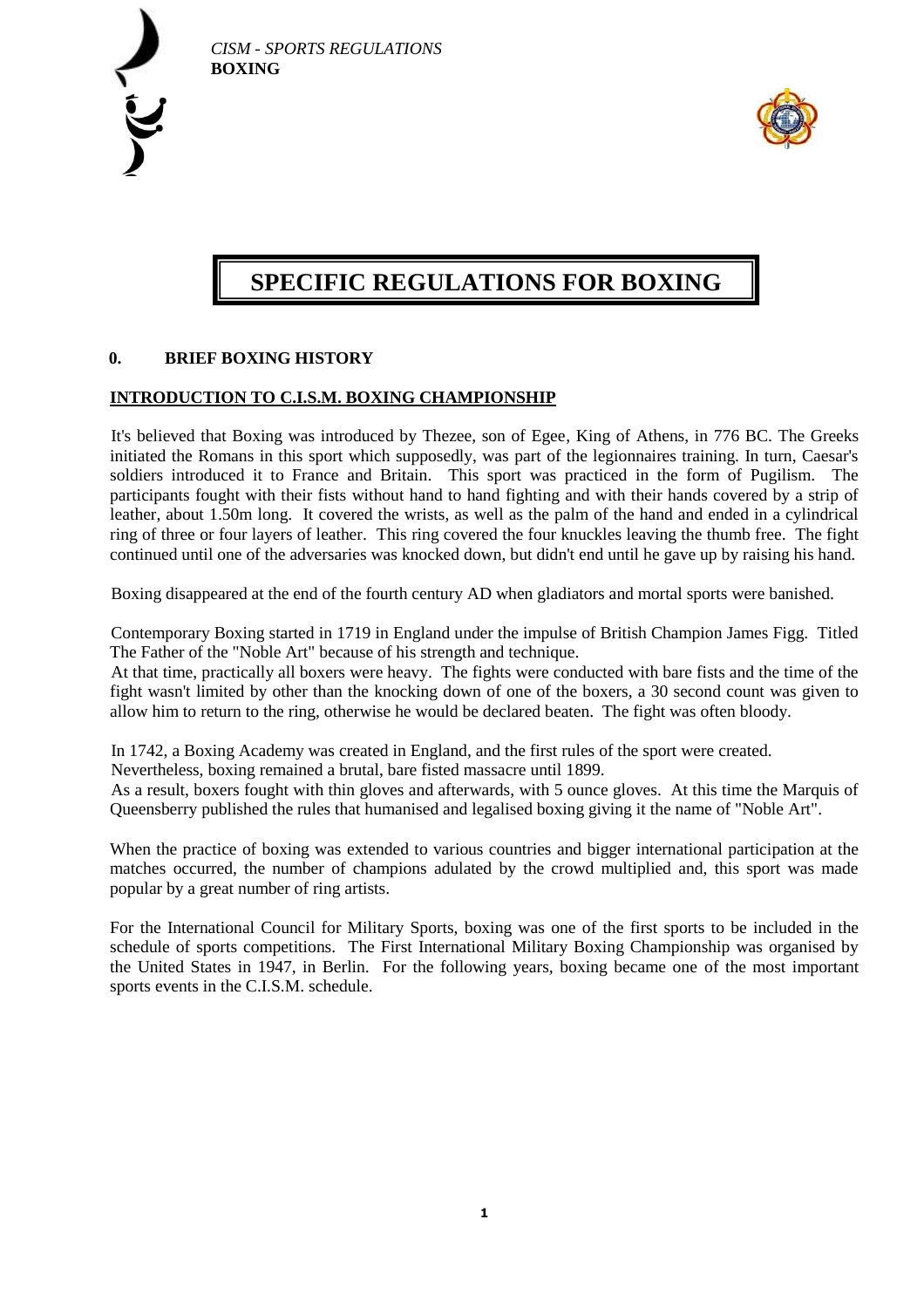



# **INTRODUCTION**

The Boxing Championship is organised each year, in principle, under the auspices of the International Military Sports Council (CISM).

The host country is designated during the General Assembly two years prior to its scheduled date.

The exact dates of the Championship are determined by the General Assembly taking into consideration the AIBA Calendar for World Boxing.

# **1. REGULATIONS OF THE INTERNATIONAL FEDERATION (AIBA)**

The Regulations of the Association International de Boxe Amateur (AIBA) will apply (most recent edition).

These present rules will regulate all the CISM Boxing Championships. The official language in which these, this second part of the Regulations, have been established is English. This version prevails in case of dispute.

For all cases not specified in these present Regulations, the AIBA Regulations will apply.

# **2. PARTICIPATION**

## **2.1. GENERAL**

Each country may enter a team of a maximum of ten (10) Amateur Boxers.

#### **2.2. COMPOSITION OF A MISSION**

The Mission of a country participating in CISM Boxing Championships contain a maximum of 17 persons, divided as follows:

- 1 Chief of Mission
- 1 Team Captain
- 2 Trainers / Coach
- 1 Physician / Masseur / Ad Libitum
- 2 International AIBA Referees / Judges
- 10 Competitors (Boxers)

---------------------------------

17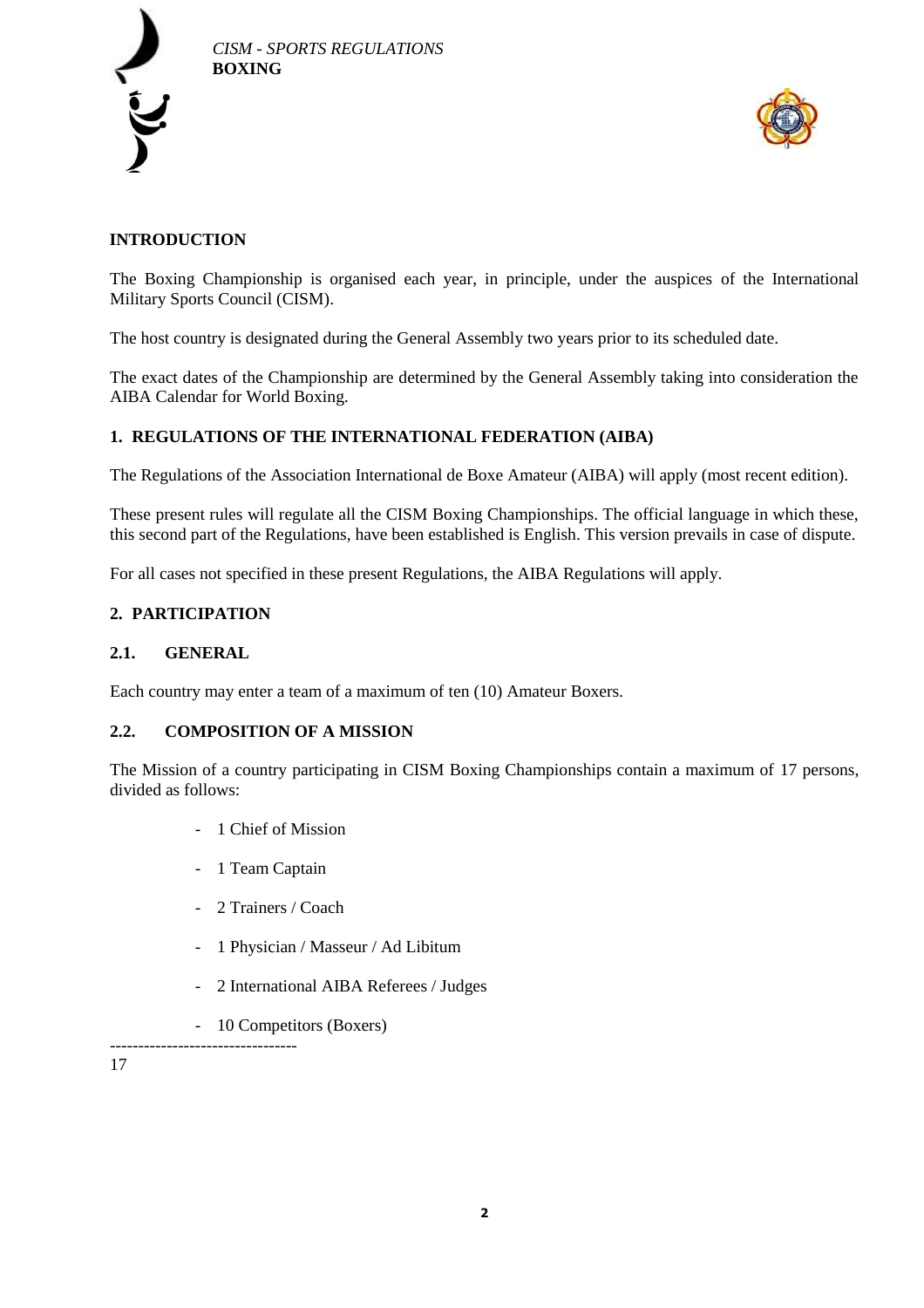



# **2.3. REFEREES**

Each country participating must bring 1 or 2 AIBA Referee according to the number of participants.

- 1 to 6 Boxers; 1 AIBA Referee Judge;
- 7 to 10 Boxers; 2 AIBA Referee Judge.

The names of the International Referees - Judges (AIBA) must be furnished to the host country and President of the CSC sufficiently in advance, in order to permit them to control the qualification of the designated International Referees - Judges.

**2.4.** No supplementary members can be part of a Mission without specific authorisation from the host country.

#### **3. PROGRAMME OF THE STAY**

#### **3.1. CALENDAR**

**3.1.1.** The duration of the stay is ten (10) days.

#### **3.1.2. SCHEDULE**

The Championship takes place over ten (10) days.

1st Day : Arrival of Missions.

2nd Day : Preliminary Meeting, Medical Meeting, Technical Jury Meeting, Technical Conference.

- 3rd Day : Opening Ceremony, Study Day, Draw, Weigh-In, Medical Examination and Competitions.
- 4th Day : Weigh-In, Medical Examinations and Competitions.
- 5th Day : Weigh-In, Medical Examinations and Competitions.
- 6th Day : Weigh-In, Medical Examinations and Competitions.
- 7th Day : Weigh-In, Medical Examinations and Semi-Finals.
- 8th Day : Rest / Cultural Day.
- 9th Day : Weigh-In, Medical Examinations and Finals.

Closing Ceremony.

10th Day: Departure of Missions.

**3.1.3.** The Opening and Closing Ceremonies can be changed by the host country to days other than those scheduled.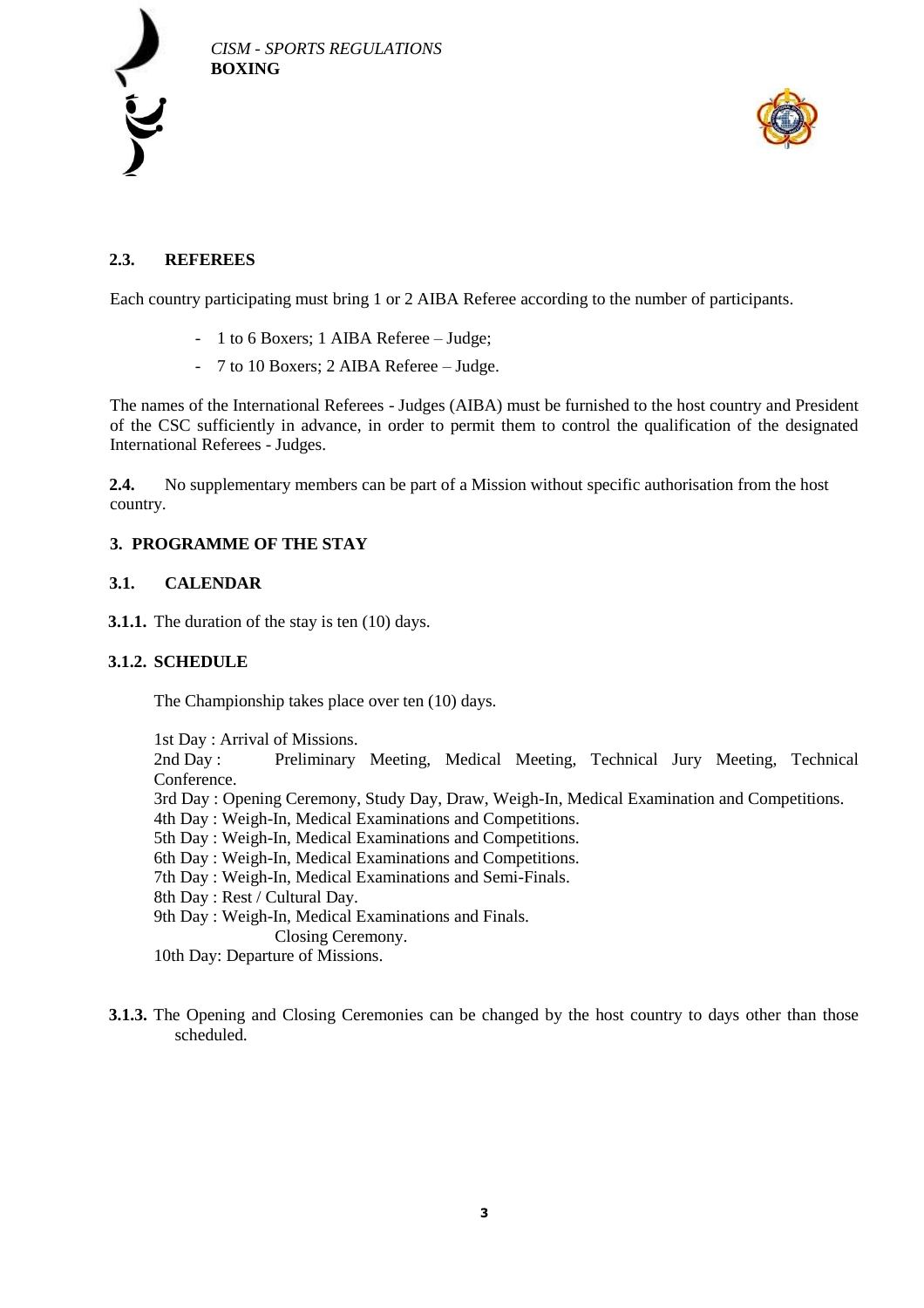



# **4. ORGANISATION OF THE CHAMPIONSHIP**

## **4.1. CHOICE OF STADIUM**

The stadium chosen by the organising delegation should be provided with:

- sufficient floor space to accommodate two (2) boxing rings.
- sufficient accommodation for all officials and competitors.
- accommodation for drug testing.
- modern installations and equipment for boxing.
- a place for training, with boxing rings and scales, shall be at the disposal of all competitors.

## **4.2. TECHNICAL ADVISOR**

The technical advisor, holding an AIBA Referees and Judges licence, will be appointed not less than six (6) months in advance, by the President of the CSC in consultation with the organising delegation. The technical advisor should, if possible, not come from the organising country. The technical advisor will chair the referees and judges group and will have a consultative voice on the technical jury. The cost of travel to and from the organising country will be the responsibility of the technical advisors own country. The cost of travel, board and lodging within the organising country will be the responsibility of the organising country. The appointment of an AIBA technical advisor may be considered as conforming to CISM Sports Regulations.

| 4.3. | OFFICIAL CISM REPRESENTATIVE | (See Part 1 - para 2.14)      |  |
|------|------------------------------|-------------------------------|--|
| 4.4. | <b>SPORT COMMITTEE</b>       | (See Part 1 - para 2.15)      |  |
| 4.5. | <b>ORGANISING COMMITTEE</b>  | (See Part 2 - para 8.10)      |  |
| 4.6. | <b>TECHNICAL JURY</b>        | (See also Part 2 - para 8.12) |  |

**4.6.1.** The technical jury, of international character, is composed of five (5) technicians military or civilian, present at the championship. The technical jury will be chosen during the preparatory conference.

The Chairman is designated by the host country delegation but that function can be assumed by the President of the CSC Boxing.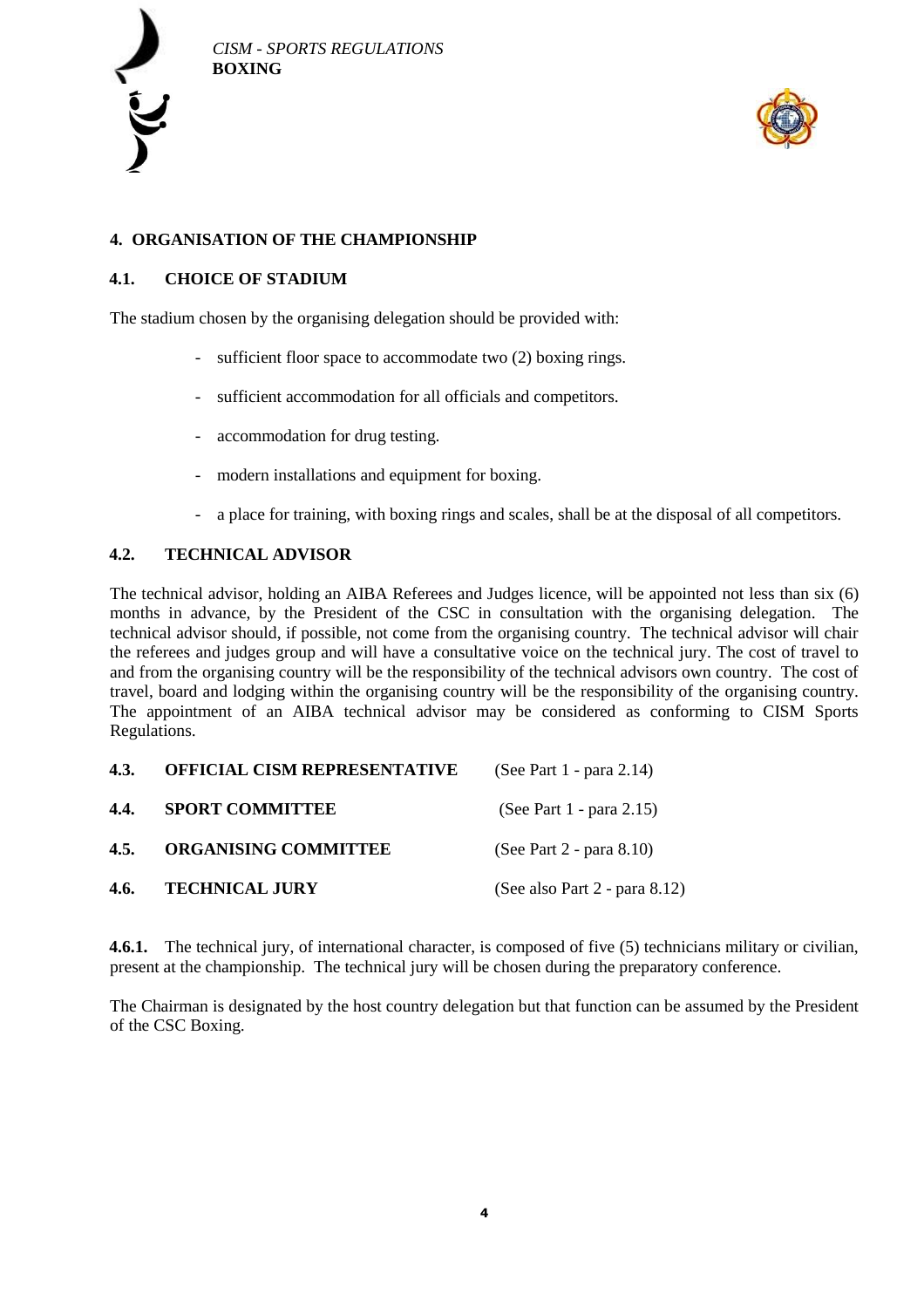



If the CSC President

- is not chosen by the organising delegation as Chairman, he is part of the technical jury, and then only three (3) members are chosen.
- is chosen by the organising delegation as Chairman of the technical jury, then four (4) members are chosen.

If there are more than four (4) nominations then a draw will take place.

In any case, the members of the technical jury cannot be a part of the organising committee, or the jury of appeal.

## **4.6.2. DUTIES**

## **A. BEFORE THE COMPETITION**

- Verify that the installations conform to international and CISM requirements and standards.
- Control the quality of judges and referees, who must hold an AIBA licence.
- Assist with the medical examination and the weigh in.
- Conduct the draw for bouts.
- **B.** Before each series of bouts the technical jury will be responsible for :
	- Preparation of the program.
	- Designation of the referees and judges according to the nationality of the boxers.
	- Designation of the judge that will assist with the control of bandaging.

**C.** During the competition, the technical jury :

- Receives the scorecards from the judges, checks the total points and boxers names and relays the results to the announcer.
- Govern the application of the regulations.
- Register all complaints duly signed by the Chief of Mission from the plaintiff team.
- Halt the fight via the referee in all emergencies and assemble to take immediate measures to resolve delays.
- **D.** After the days competition, the technical jury :
	- Will assemble and settle, using the Regulations of AIBA and CISM, any protests received.
	- Take all necessary measures required with respect to judges and referees.
- **E.** After the Championship :
	- The technical jury will confirm the results.
	- The Chairman of the technical jury will draft a technical report which will be submitted to the President of the CSC.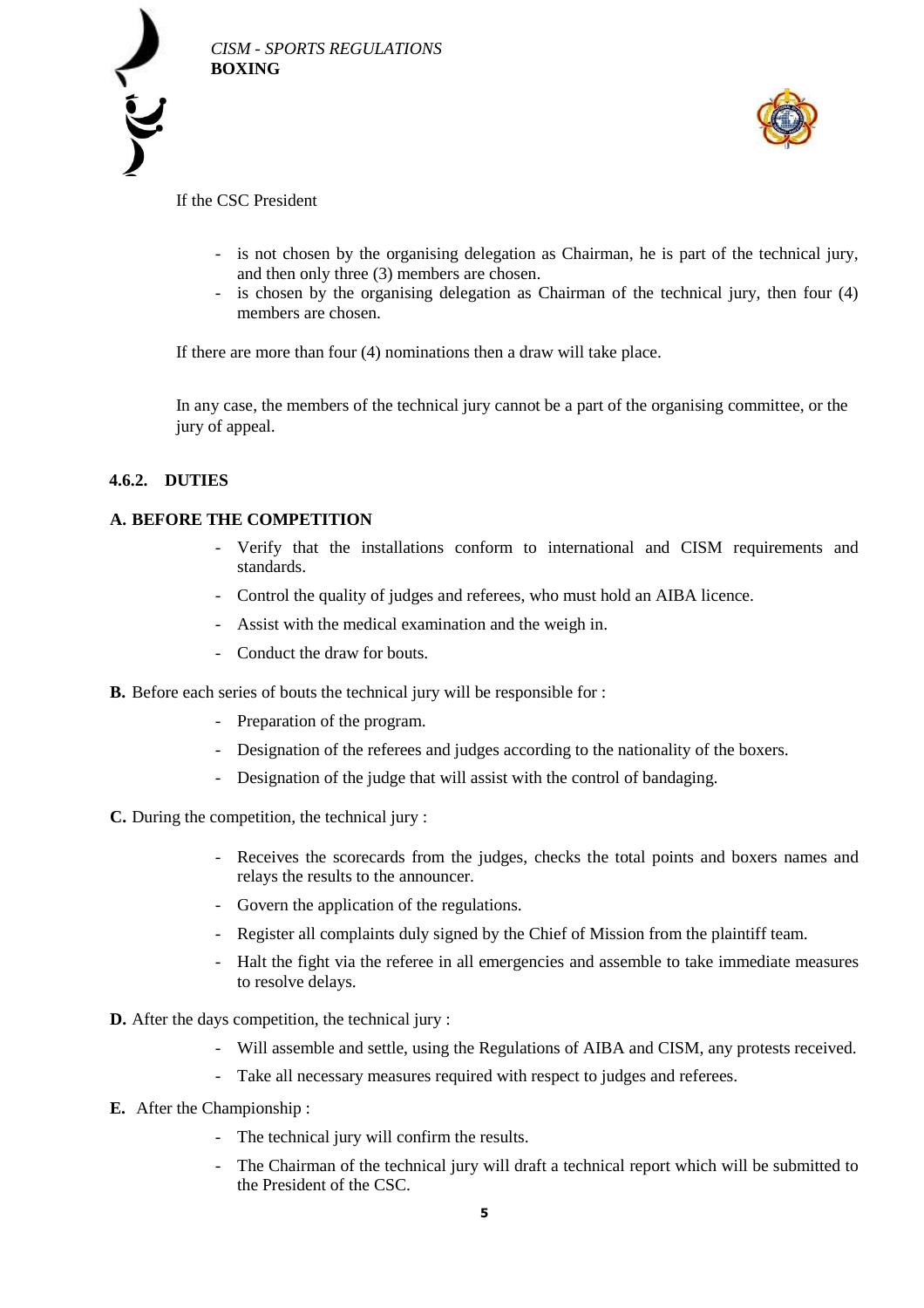



# **4.7. JURY OF APPEAL** (See Part 2 - para 8.13)

# **4.8. PROTESTS** (See Part 2 - para 8.12)

A protest can be lodged by the Chief of Mission of a team within thirty minutes after the decision has been announced. The protest shall be made in writing and handed to the Chairman of the Technical Jury.

## **4.9. REFEREES AND JUDGES** (See part 2.para 8.15.)

**4.9.1.** All participating delegations, even those with incomplete teams, are required to provide at least one AIBA approved Referee / Judge.

**4.9.2.** Personal data on Referees and Judges appointed by participating and organising delegations will be submitted to the CSC President one month prior to the Championship and a copy sent to the organising delegation. Proforma is located in Annex '5' to these regulations.

**4.9.3.** If the number of Referees and Judges for any Championship is not sufficient, the PTC President together with the organising committee will take the necessary measures to arrange for additional officials.

**4.9.4.** All Referees and Judges must be amateurs.

**4.9.5.** The AIBA Referees and Judges appointed by a delegation can only fulfill that position.

#### **4.10. RINGSIDE ORGANISATION**

Ringside officials will be organised as per Annex '6' to these regulations.

#### **4.11. THE BOXER**

#### **4.11.1. QUALIFICATIONS**

The Delegation who enters a Boxer in the CISM Championship has the responsibility of ensuring that the Boxer meets the following conditions :

- At least 17 years old and not more than 40 years (date of birth).

- Is an amateur.

#### **4.11.2. RECORD BOOK**

Every Boxer participating in a CISM Boxing Championship should have in his possession an International Competition Record Book with photo, issued by the Boxing Federation of his country, indicating that he is recognised as an "Amateur Boxer". As and from 01 January 1996 every boxer will be required to have an official AIBA Competition Record Book.

#### **4.12. ROUNDS**

AIBA rules for Championships will apply.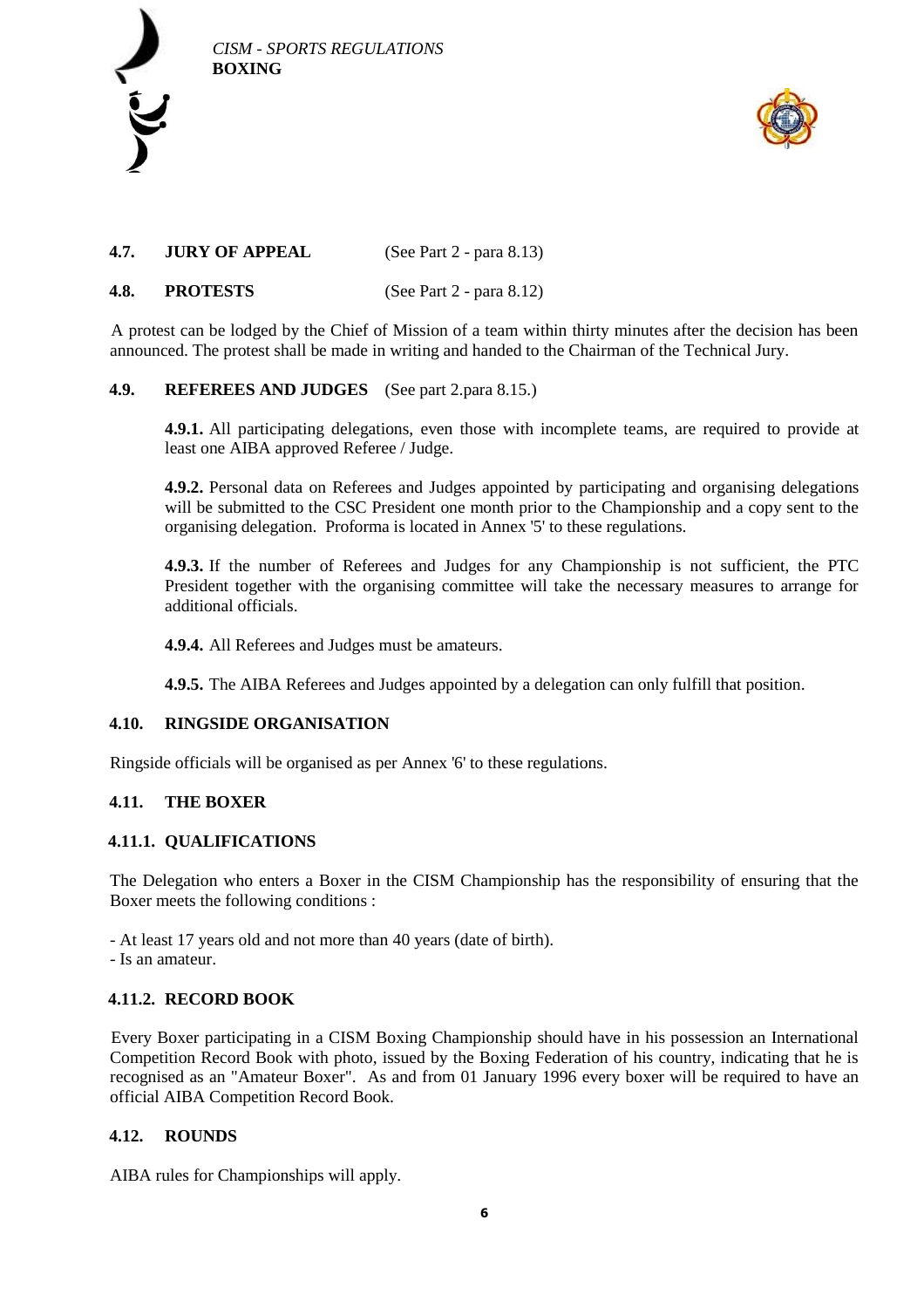



# **4.13. BANDAGES**

Bandages for use at CISM Championships are to be provided by the host country. At each bout the contestants shall use new bandages supplied to them by the officials in the dressing rooms immediately before the contest.

# **4.14. MECHANICAL SCORING DEVICES**

At the CISM World Championships the use of an electronic scoring machine shall be compulsory.

#### **5. THE CHAMPIONSHIP**

## **5.1. TITLE** (NUMBER) **MILITARY** WORLD BOXING CHAMPIONSHIP

#### **5.2. WEIGHT CLASSIFICATIONS**

|                        | <b>CATEGORY</b> |           |    |
|------------------------|-----------------|-----------|----|
| <b>WEIGHT CATEGORY</b> | <b>LESS</b>     | <b>TO</b> |    |
|                        | KG              | KG        | Oz |
| Light Fly              | $+46$           | 49        |    |
| <b>Fly</b>             | $+49$           | 52        |    |
| <b>Bantam</b>          | $+52$           | 56        | 10 |
| Light                  | $+56$           | 60        |    |
| Light Welter           | $+60$           | 64        |    |
| Welter                 | $+64$           | 69        |    |
| Middle                 | $+69$           | 75        |    |
| Light Heavy            | $+75$           | 81        | 12 |
| Heavy                  | $+81$           | 91        |    |
| Super Heavy            |                 | $+91$     |    |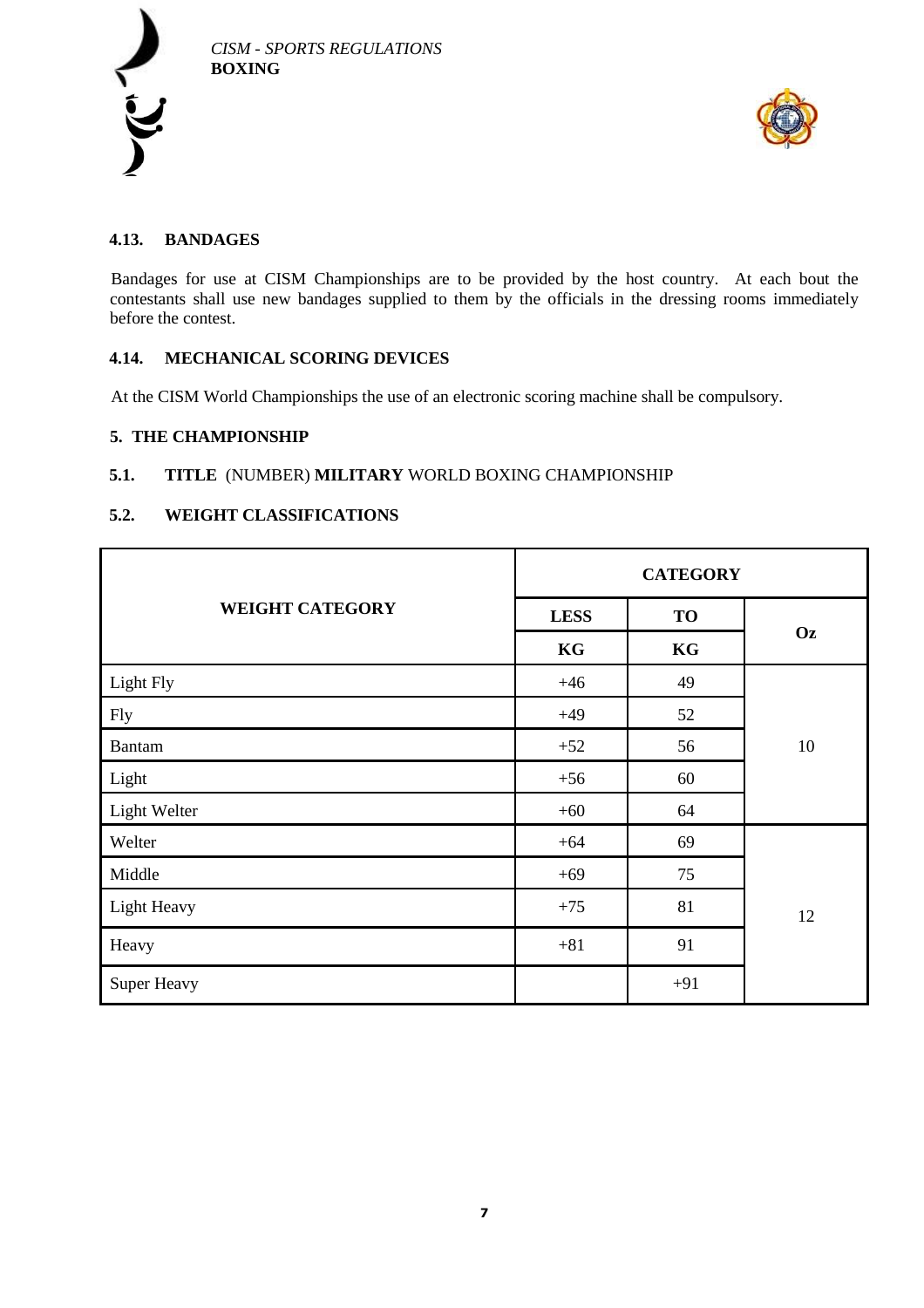



# **5.2.1. INDIVIDUAL CLASSIFICATION**

An individual classification is established by weight category.

# **5.2.2. TEAM CLASSIFICATION**

The classification per team depends on the color and number of medals obtained during the championships by the same team (most recent edition of AIBA regulation).

#### **6. PRIZES AND AWARDS**

**6.1.** Medals and Awards are to be provided by the organising country and are awarded as follows :

Each weight category winner : CISM Gold Medal and Champion's Badge and Certificate. 2nd place : CISM Silver Medal. Beaten Semi-Finalists : CISM Bronze Medal.

Other eventual recompensations are left to the discretion of the organising country (i.e. Trophys, Cups, Medals, Souvenirs, etc.)

# **6.2. STATUTES FOR THE CISM BOXING CHALLENGE CUP**

- The challenge cup is donated by the municipality of Aalborg in 1992.
- The challenge cup is a silver plated cup with the inscription :

On the Front : THE MUNICIPALITY OF AALBORG DENMARK 1992 On the Reverse : CISM BOXING NATION

- The challenge cup will be awarded to the winning nation of the CISM Boxing Championship, for the first time in 1992.
- The nation winning the cup three times in succession, or the nation which aggregates five victories, will retain the cup on a permanent basis.
- The yearly winner will at their own cost have the reverse of the cup inscribed. The inscription will read year and country only.
- The nation which has won the CISM Boxing Championship will hold the challenge cup until the next CISM Championship.
- The challenge cup will, in due time, be forwarded to the country that organises the following championship.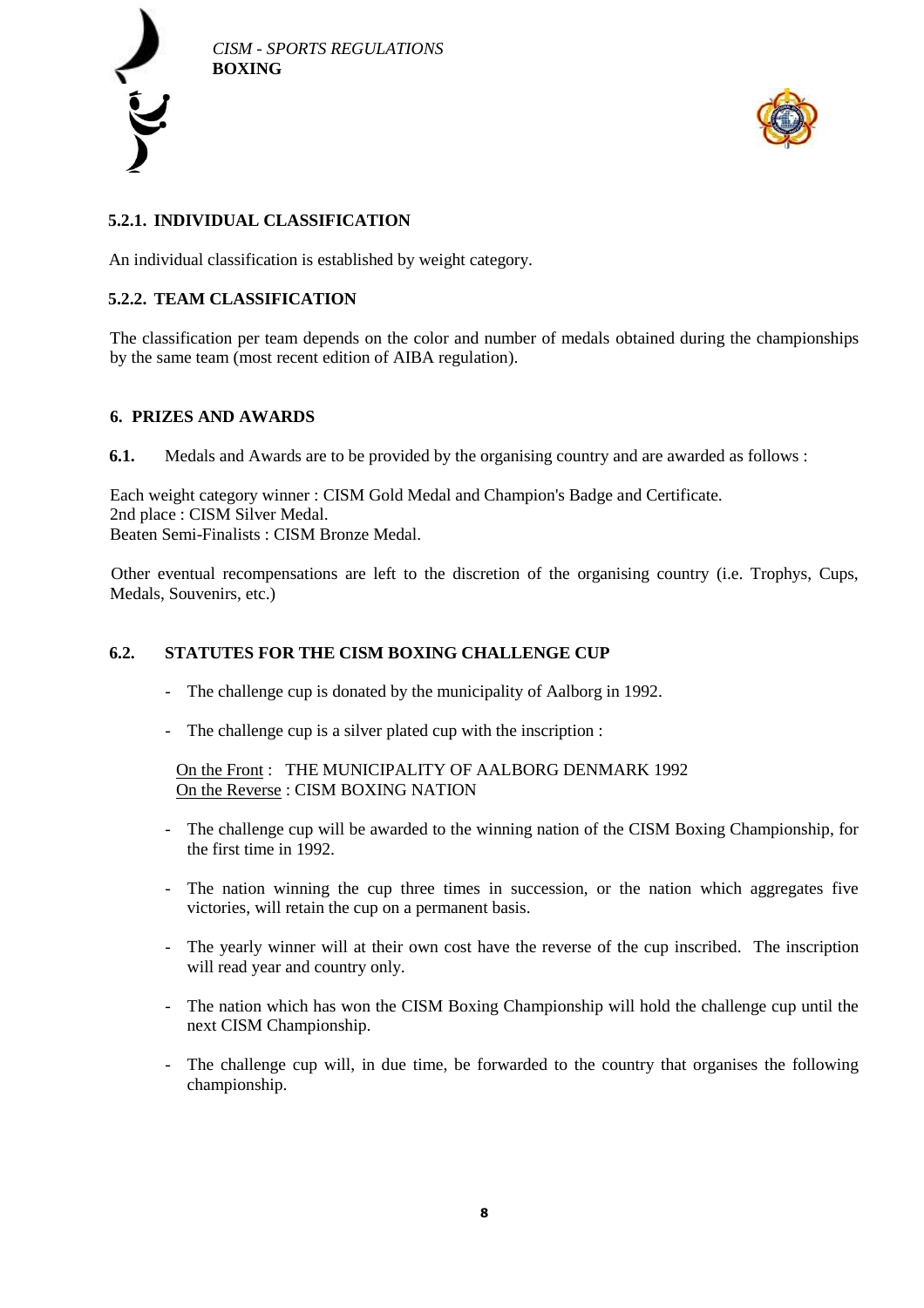



# **7. ANTI-DOPING CONTROL**

- **7.1.** Doping is defined as:
	- The presence of prohibited substances or its metabolites or markers in an athletes bodily specimen.
	- The use or the attempted use of a prohibited substance or a prohibited method.
	- The refusing, or failing without compelling justification to submit to sample collection after notification.
- **7.2.** Doping, according to this definition, is strictly for bidden in CISM, and especially in Boxing.
- **7.3.** At least at each CISM Military World Boxing Championship, if possible also at other major events, anti- doping controls will be carried out according to the latest CISM Anti Doping Regulation (Chapter IV, CISM Policy Manual) which fully in line with the Anti- Doping Code of WADA. Specificities of the AIBA Anti Doping Regulation will be considered when necessary.

- **7.4.** The operative responsibilities of the anti- doping controls will lie with the Anti Doping Commission formed for the considered event. The composition and tasks of this commission are defined in the CISM Anti Doping Regulation
- **7.5.** At World Military Boxing Championships, at least twelve (12) tests will be carried out without considering world records.
- **7.6.** The list of prohibited substances and methods used for the anti- doping testing in CISM events will always be the actual WADA list.

\*\*\*\*\*\*\*\*\*\*\*\*\*\*\*\*\*\*\*\*\*\*\*\*\*\*\*\*\*\*\*\*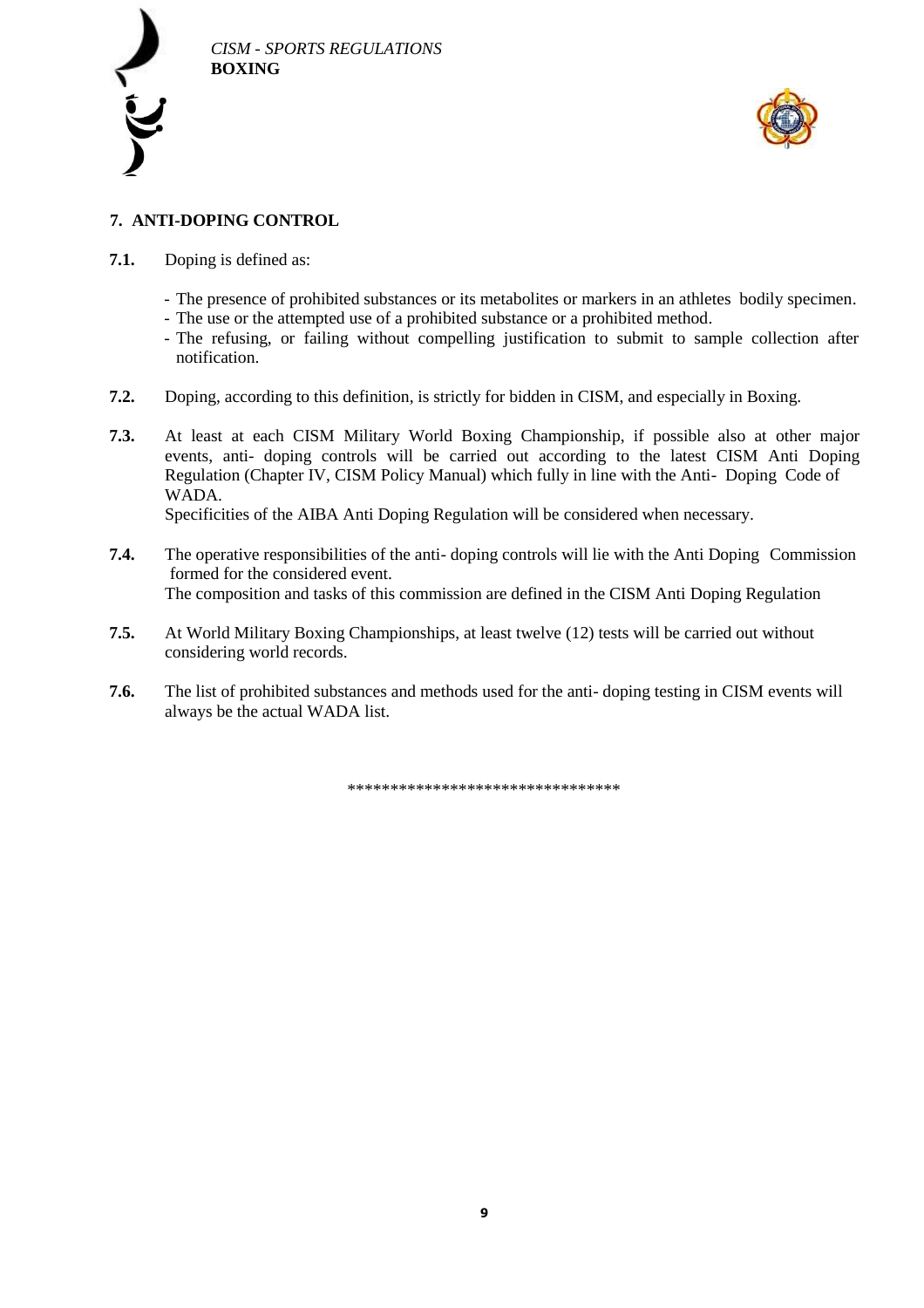



A retourner avant le : To be returned by :

A : The Organising Committee for the ....... Boxing Military World Championship (CISM) To : (Address of the Organising Country) Copie à : C.I.S.M. - Permanent General Secretariat Copy to : Rue Jacques Jordaens 26 1000 Brussels - Belgium **Tel**. : (32-2) 647 68 52 **Fax** : (32-2) 647 53 87 **E-mail** : cism@cism-milsport.com Copie à : President of the CSC for Boxing Copy to : Colonel BELDJOUDI Nasser-dine Ministère de la Défense nationale Etat-Major de l'A.N.P. Service des Sports Militaires Les Tagarins-ALGER Tel : (213-21) 72 01 97 (213-21) 71 15 15 **Fax** : (213-21) 72 02 42 or 92 39 23 or 96 47 29 **E-mail** : ssm@mdn.dz Pays : Nation :

| Participation du Pays           |                                                | $\overline{\mathrm{Oui}}$ : | Non: |
|---------------------------------|------------------------------------------------|-----------------------------|------|
|                                 |                                                |                             |      |
| Nombre total de la délégation : |                                                |                             |      |
| Total number in the delegation: |                                                |                             |      |
| Nombre d'athlètes (boxeurs)     |                                                |                             |      |
| Number of athletes (boxers)     | $\mathbf{1}$ and $\mathbf{1}$ and $\mathbf{1}$ |                             |      |
| Nombre de médecins              |                                                |                             |      |
| Number of doctors:              |                                                |                             |      |
| Nombre des arbitres :           |                                                |                             |      |
| Number of referees :            |                                                |                             |      |
| Nombre des juges :              |                                                |                             |      |
| Number of judges                |                                                |                             |      |
|                                 |                                                |                             |      |
| Nom et prénoms des arbitres :   |                                                |                             |      |

First and last name of referees :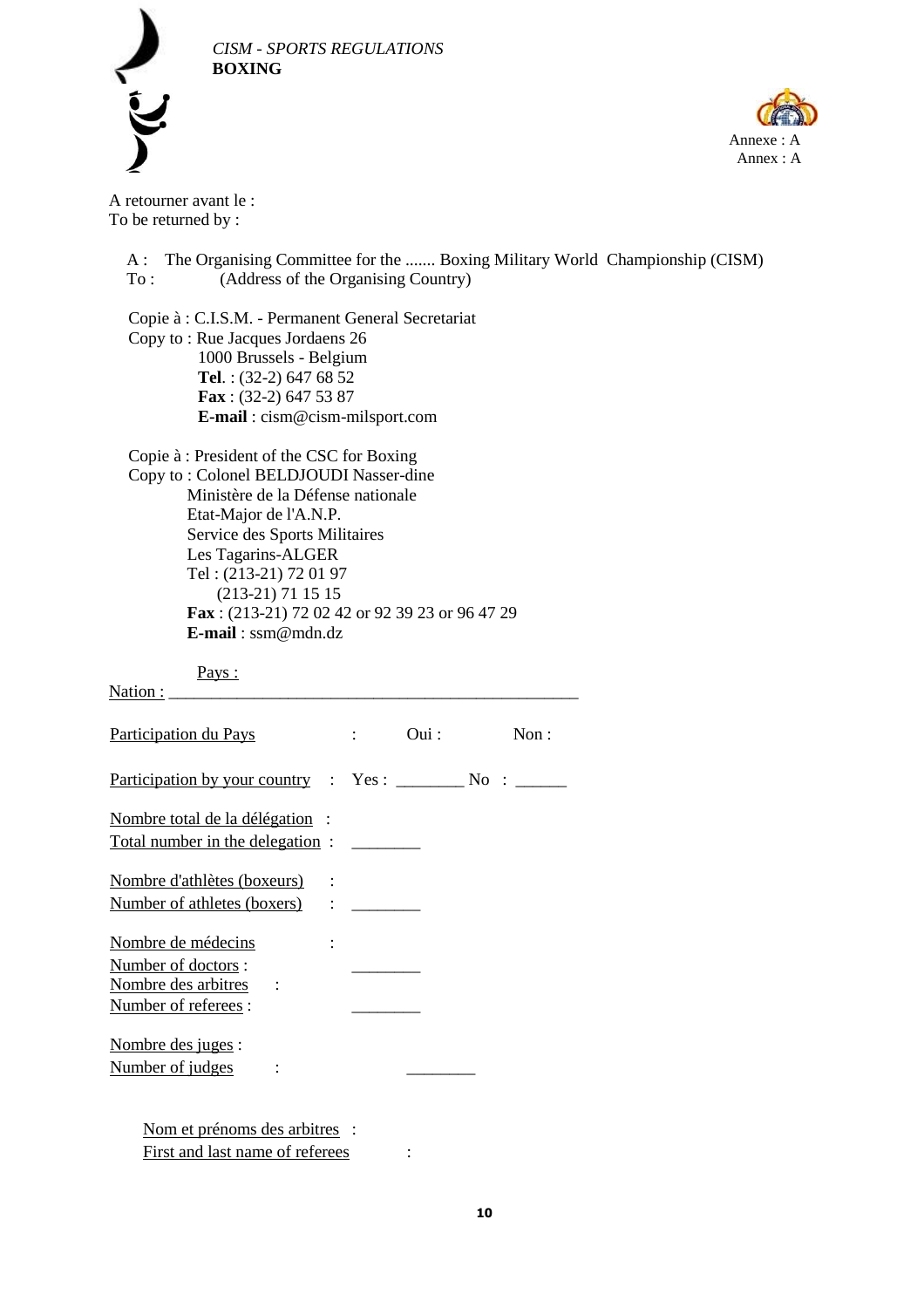|  | ٠<br>٠<br>w |
|--|-------------|
|  |             |
|  |             |
|  |             |



Nom et prénoms des juges :<br>First and last name of judges : First and last name of judges  $\cdot$ 

 \_\_\_\_\_\_\_\_\_\_ \_\_\_\_\_\_\_\_\_\_\_\_\_\_\_\_\_\_\_\_\_\_\_\_\_\_\_\_\_\_\_\_\_\_\_\_\_\_\_\_\_\_\_\_\_ (Date) (Chef de délégation grade et nom)<br>(Date) (Rank and name of the C (Rank and name of the Chief of Delegation)

\_\_\_\_\_\_\_\_\_\_\_\_\_\_\_\_\_\_\_\_\_\_\_\_\_\_\_\_\_\_\_\_\_\_\_\_\_\_\_\_\_\_\_\_\_\_\_\_\_\_\_\_\_\_\_\_\_\_\_\_\_\_

\_\_\_\_\_\_\_\_\_\_\_\_\_\_\_\_\_\_\_\_\_\_\_\_\_\_\_\_\_\_\_\_\_\_\_\_\_\_\_\_\_\_\_\_\_\_\_\_\_\_\_\_\_\_\_\_\_\_\_\_\_\_

\_\_\_\_\_\_\_\_\_\_\_\_\_\_\_\_\_\_\_\_\_\_\_\_\_\_\_\_\_\_\_\_\_\_\_\_\_\_\_\_\_\_\_\_\_\_\_\_\_\_\_\_\_\_\_\_\_\_\_\_\_\_

\_\_\_\_\_\_\_\_\_\_\_\_\_\_\_\_\_\_\_\_\_\_\_\_\_\_\_\_\_\_\_\_\_\_\_\_\_\_\_\_\_\_\_\_\_\_\_\_\_\_\_\_\_\_\_\_\_\_\_\_\_\_

 $\frac{1}{\sqrt{2}}$  ,  $\frac{1}{\sqrt{2}}$  ,  $\frac{1}{\sqrt{2}}$  ,  $\frac{1}{\sqrt{2}}$  ,  $\frac{1}{\sqrt{2}}$  ,  $\frac{1}{\sqrt{2}}$  ,  $\frac{1}{\sqrt{2}}$  ,  $\frac{1}{\sqrt{2}}$  ,  $\frac{1}{\sqrt{2}}$  ,  $\frac{1}{\sqrt{2}}$  ,  $\frac{1}{\sqrt{2}}$  ,  $\frac{1}{\sqrt{2}}$  ,  $\frac{1}{\sqrt{2}}$  ,  $\frac{1}{\sqrt{2}}$  ,  $\frac{1}{\sqrt{2}}$ (Signature du chef de délégation) (Signature of the Chief of Delegation)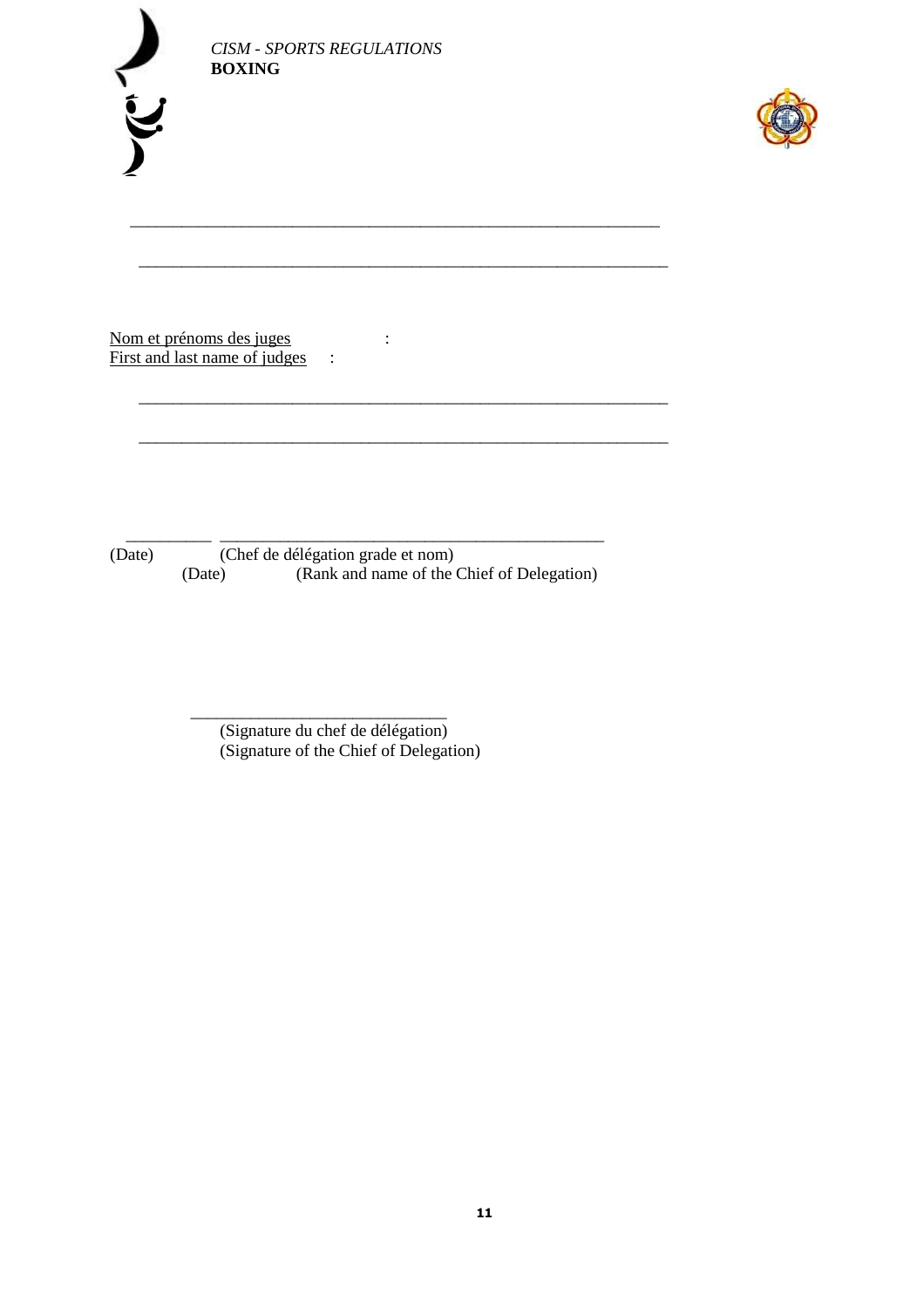

 *CISM - SPORTS REGULATIONS* 



Annexe : B Annex : B

# ENGAGEMENT DEFINITIF FINAL ENTRY

| A retourner avant :<br>To be returned by:               | A remplir de préférence en anglais<br>Preferably to be completed in English                                                                                                                                                                                                                                                           |  |
|---------------------------------------------------------|---------------------------------------------------------------------------------------------------------------------------------------------------------------------------------------------------------------------------------------------------------------------------------------------------------------------------------------|--|
| A<br>To                                                 | The Organising Committee for the  Boxing Military World Championship (CISM)<br>(Address of the Organising Country)                                                                                                                                                                                                                    |  |
| Copy to:                                                | Copie à : C.I.S.M. - Permanent General Secretariat<br>Rue Jacques Jordaens 26<br>1000 Brussels - Belgium<br>Tel.: $(32-2)$ 647 68 52<br>Fax: $(32-2)$ 647 53 87<br>E-mail: cism@cism-milsport.com                                                                                                                                     |  |
|                                                         | Copie à : President of the CSC for Boxing<br>Copy to: Colonel BELDJOUDI Nasser-dine<br>Ministère de la Défense nationale<br>Etat-Major de l'A.N.P.<br>Service des Sports Militaires<br>Les Tagarins-ALGER<br>Tel: (213-21) 72 01 97<br>$(213-21)$ 71 15 15<br>Fax: (213-21) 72 02 42 or 92 39 23 or 96 47 29<br>$E$ -mail: ssm@mdn.dz |  |
| Pays:<br>Nation:                                        |                                                                                                                                                                                                                                                                                                                                       |  |
| Jour d'arrivée<br>Day of arrival                        | Heure d'Arrivée (L'heure locale)<br>Time of Arrival (Local Time) :                                                                                                                                                                                                                                                                    |  |
| Moyen de transport<br>Means of transport                |                                                                                                                                                                                                                                                                                                                                       |  |
| Place d'arrivée<br>Place of arrival                     |                                                                                                                                                                                                                                                                                                                                       |  |
| Si par avion, numéro du vol<br>If flying, flight number |                                                                                                                                                                                                                                                                                                                                       |  |
| Poste frontiére<br>Custom place                         |                                                                                                                                                                                                                                                                                                                                       |  |
| Jour de départ<br>Day of departure                      | Heure de départ :<br>Time of departure :                                                                                                                                                                                                                                                                                              |  |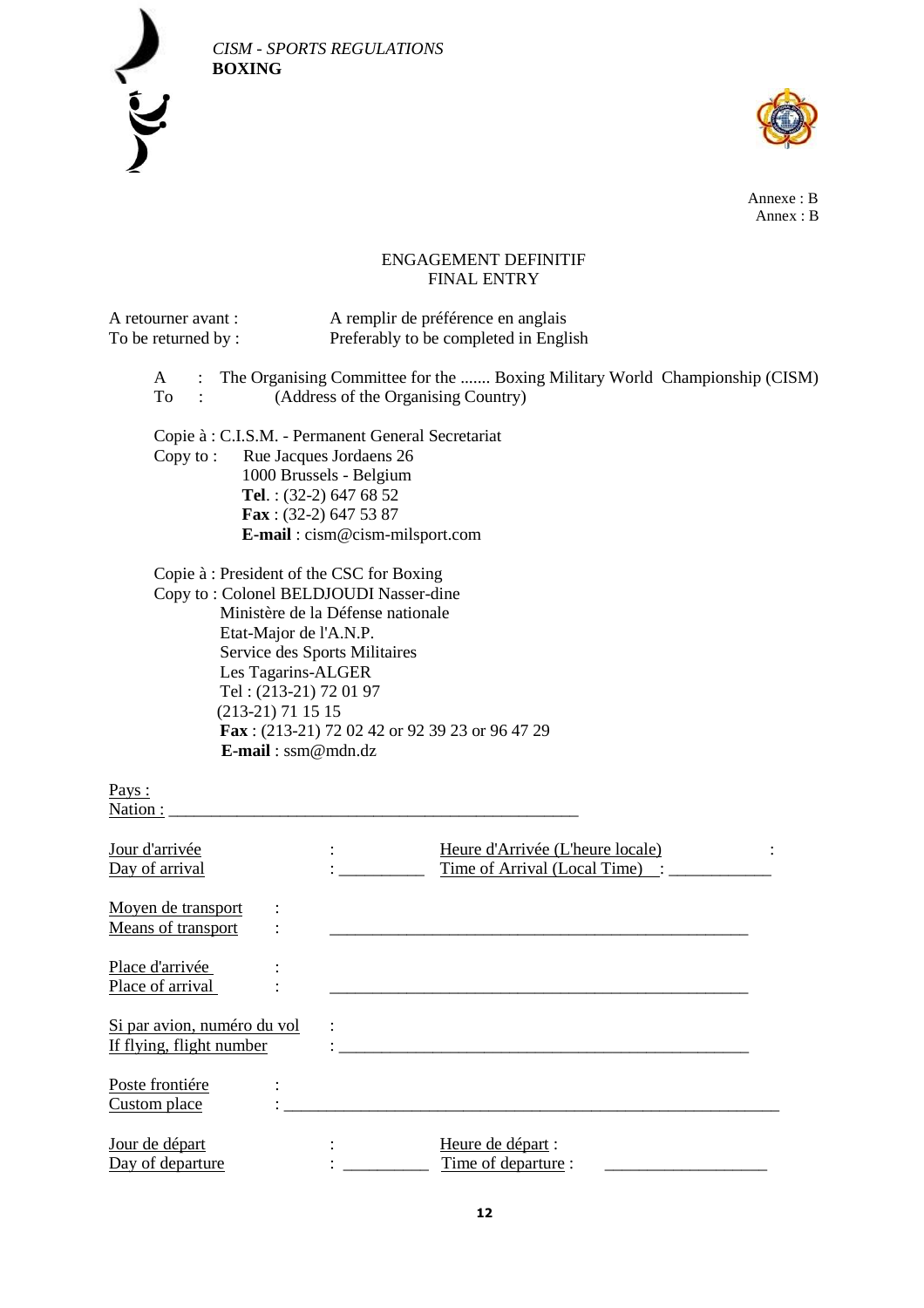



| <b>Fonction</b><br><b>Function</b>                          |               | Grade<br><b>Rank</b> | <b>Nom</b><br><b>Name</b> | Prénom<br><b>First Name</b> |
|-------------------------------------------------------------|---------------|----------------------|---------------------------|-----------------------------|
| Chef de Mission<br><b>Chief of Mission</b>                  |               |                      |                           |                             |
| Chef d'équipe<br><b>Team Captain</b>                        |               |                      |                           |                             |
| Entraineur<br>Coach                                         |               |                      |                           |                             |
| Médecin/Masseur/Ad Libitum<br>Physician/Masseur/Ad Libitum  |               |                      |                           |                             |
| Arbitre International<br><b>International Referee/Judge</b> |               |                      |                           |                             |
| Light Fly                                                   | $+46 - 49$ kg |                      |                           |                             |
| <b>Fly</b>                                                  | $+49 - 52$ kg |                      |                           |                             |
| <b>Bantam</b>                                               | $+52 - 56$ kg |                      |                           |                             |
| Light                                                       | $+56 - 60$ kg |                      |                           |                             |
| Light Welter                                                | $+60 - 64$ kg |                      |                           |                             |
| Welter                                                      | $+64 - 69$ kg |                      |                           |                             |
| Middle                                                      | $+69 - 75$ kg |                      |                           |                             |
| Light Heavy                                                 | $+75 - 81kg$  |                      |                           |                             |
| Heavy                                                       | $+81 - 91kg$  |                      |                           |                             |
| <b>Super Heavy</b>                                          | $+91kg$       |                      |                           |                             |

\* : Si médecin, porter dans la rebrique grade. / If doctor, insert this under rank.

\_\_\_\_\_\_\_\_\_\_ \_\_\_\_\_\_\_\_\_\_\_\_\_\_\_\_\_\_\_\_\_\_\_\_\_\_\_\_\_\_\_\_\_\_\_\_\_\_\_\_\_\_\_\_\_\_\_\_\_

 (Date) (Chef de délégation grade et nom) (Date) (Rank and name of the Chief of Delegation)

> \_\_\_\_\_\_\_\_\_\_\_\_\_\_\_\_\_\_\_\_\_\_\_\_\_\_\_\_\_ (Signature du chef de délégation) (Signature of the Chief of Delegation)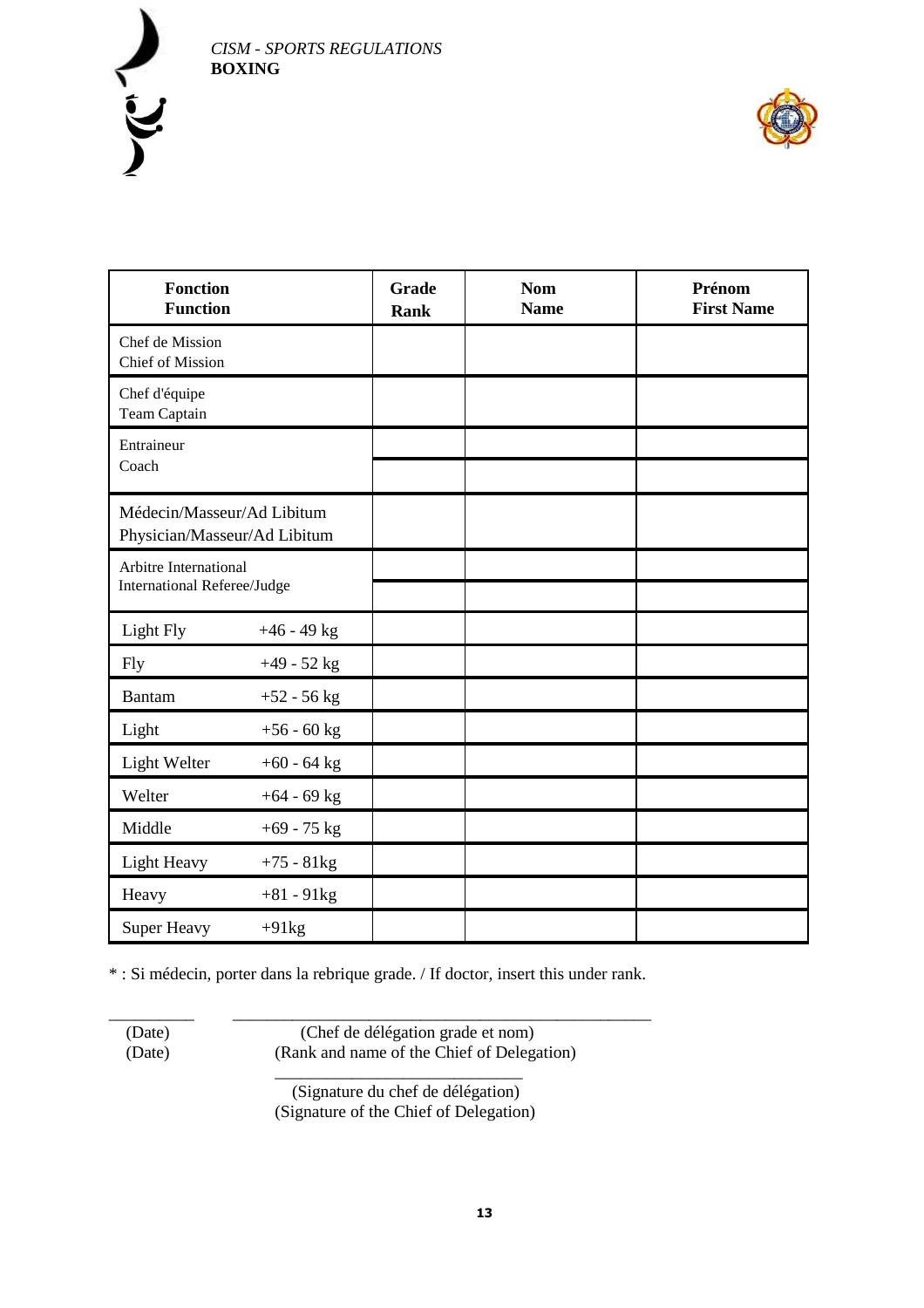

 *CISM - SPORTS REGULATIONS* 



# ENGAGEMENT DU CHEF DE MISSION COMMITMENT BY CHIEF OF MISSION

A retourner avant le : To be returned by :

A: The Organising Committee for the ....... Boxing Military World Championship (CISM) To : (Address of the Organising Country)

Copie à : C.I.S.M. - Permanent General Secretariat Copy to : Rue Jacques Jordaens 26 1000 Brussels - Belgium **Tel**. : (32-2) 647 68 52 **Fax** : (32-2) 647 53 87 **E-mail** : cism@cism-milsport.com

Pays : Nation :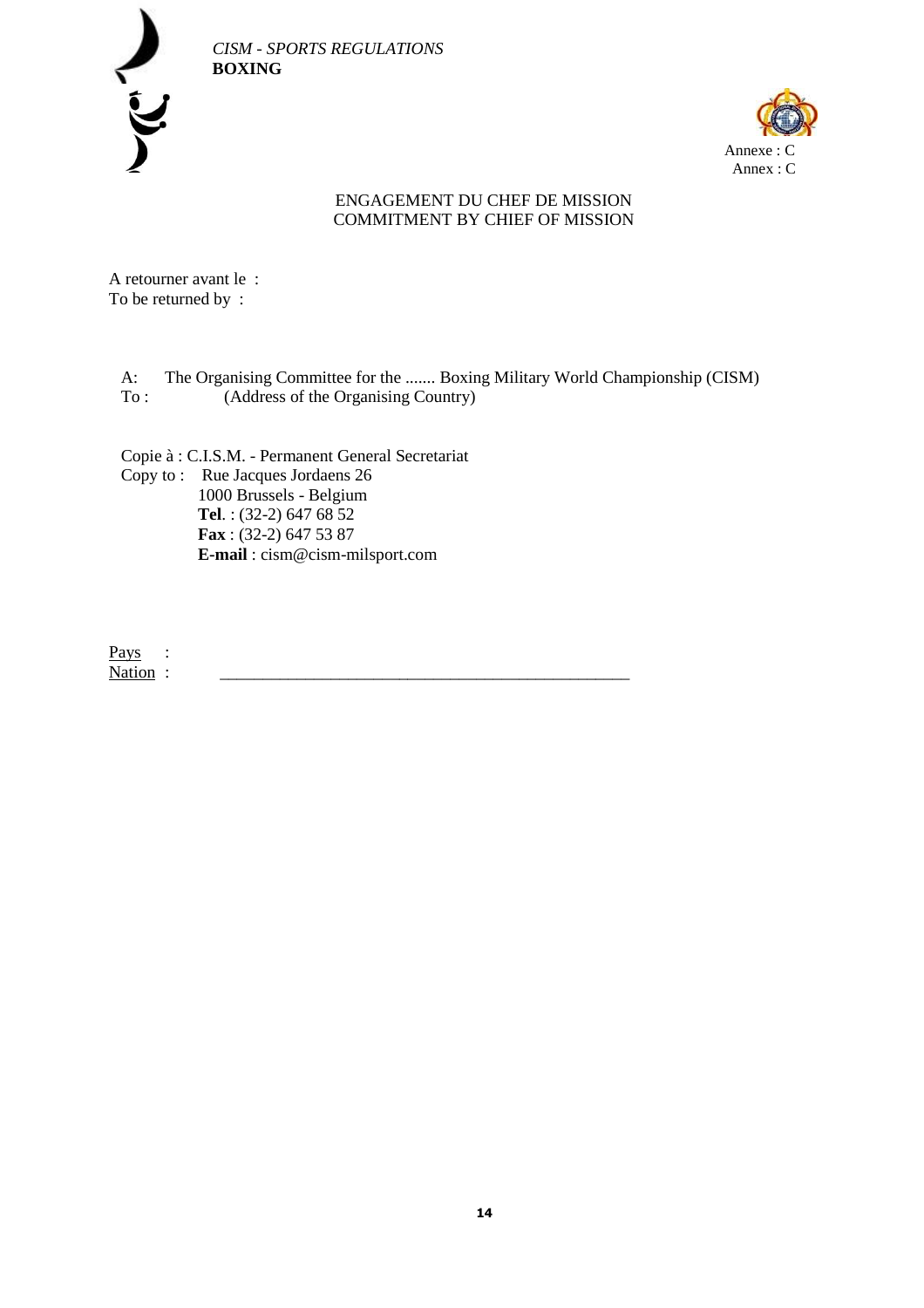



## COMMITMENT BY CHIEF OF MISSION Engagement du chef de mission

The undersigned Chief of Mission of Le soussigné chef de mission de …………………….

- Declares having read and understood the sports regulations of CISM (part 1)
- Déclare avoir lu et compris les règlements du sport du CISM (partie 1)
- Declares having read and understood the sports regulations of CISM (part 2)
- Déclare avoir lu et compris les règlements du sport du CISM (partie 2)
- Declares having read and understood the anti-doping regulations of CISM.
- Déclare avoir lu et compris les règlements Anti dopage du CISM (partie 1)

#### STATEMENT

" I here with declare to do my utmost to guide the delegation I am responsible for in the spirit of mutual understanding and friendship through sport and to fully respect the official CISM rules. I also declare to promote and enforce the CISM spirit, a spirit which is represented by a friendly attitude towards the other missions, courtesy towards the organizers and, last but not least, fair-play in the competition".

#### DECLARATION

"Je déclare par la présente de faire de mon mieux pour guider la délégation, car je suis responsable dans un esprit de mutuelle compréhension et l'amitié par le sport et à respecter pleinement les règles officielles du CISM. Je m'engage également de promouvoir et d'appliquer l'esprit du CISM, un esprit qui est représenté par une attitude amicale envers d'autres délégations, la courtoisie envers les organisateurs et, enfin mais non le moindre, le fair-play dans la compétition ".

 (Date) (Name and rank of Chief of Mission) (Date) (Nom et Grade du chef de mission)

\_\_\_\_\_\_\_\_\_ \_\_\_\_\_\_\_\_\_\_\_\_\_\_\_\_\_\_\_\_\_\_\_\_\_\_\_\_\_\_\_\_\_\_\_\_\_\_

 (Signature of Chief of Mission) (Signature du chef de mission)

\_\_\_\_\_\_\_\_\_\_\_\_\_\_\_\_\_\_\_\_\_\_\_\_\_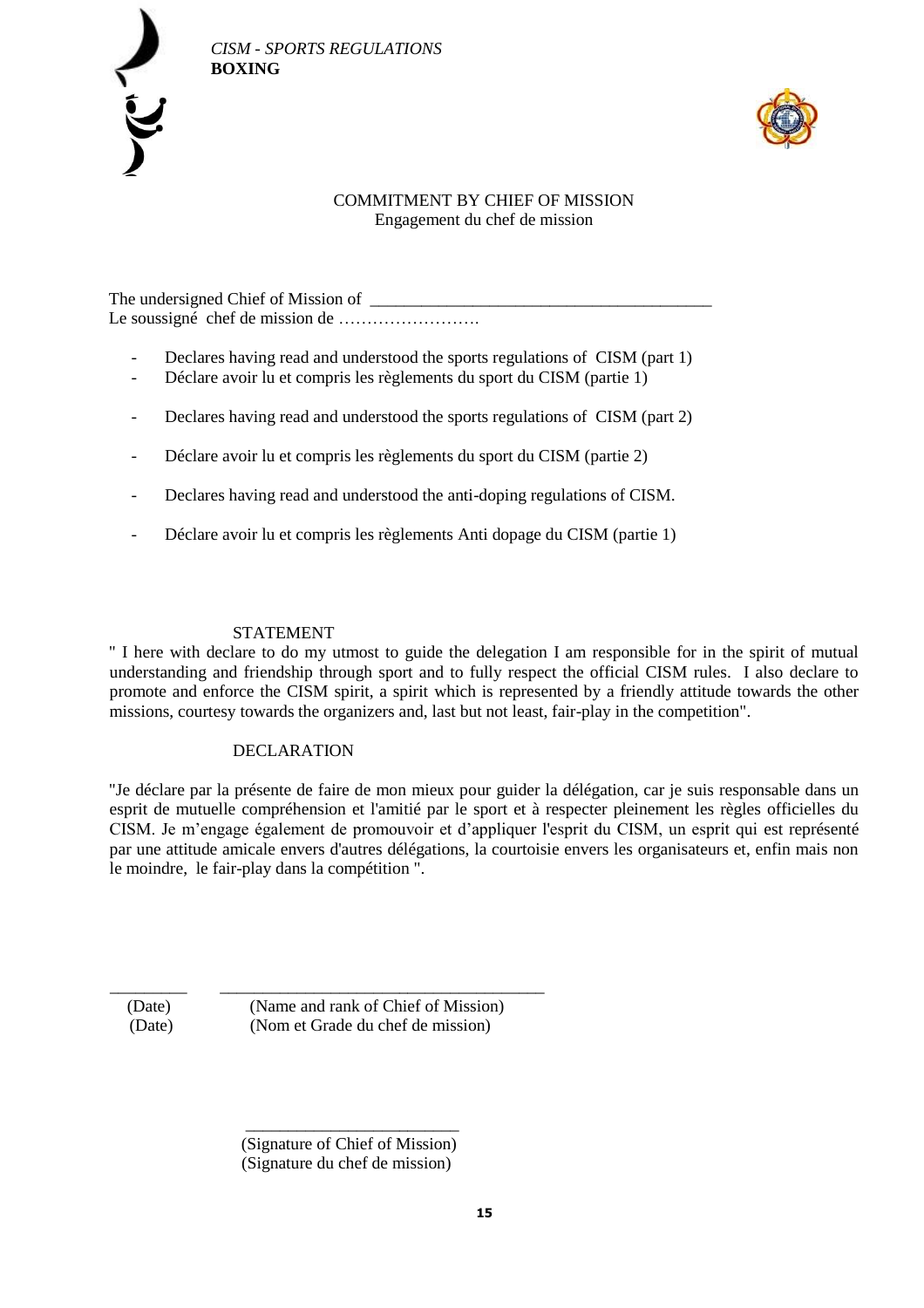

Annexe : D Anne

RENSEIGMENTS SUR CHAQUE BOXEUR PARTICIPANT A ........ BOXING MILITARY WORLD CHAMPIONSHIP (CISM) INFORMATION ABOUT THE INDIVIDUAL COMPETING BOXER IN THE ........ BOXING MILITARY WORLD CHAMPIONSHIP (CISM)

A retourner avant le :<br>
To be returned by :<br>  $\begin{array}{ccc} \text{A} & \text{remplir de préférence en anglais} \\ \text{Preferably to be completed in Engl} \end{array}$ Preferably to be completed in English

A : The Organising Committee for the ....... Boxing Military World Championship (CISM) To : (Address of the Organising Country)

 *CISM - SPORTS REGULATIONS* 

**BOXING** 

Pays : Nation :

Generelia : General : Nationalité : Nationality : Prénoms : First name : Nom : Last name: Grade militaire : Rank : Age : Age : Nombre de combats : Number of bouts :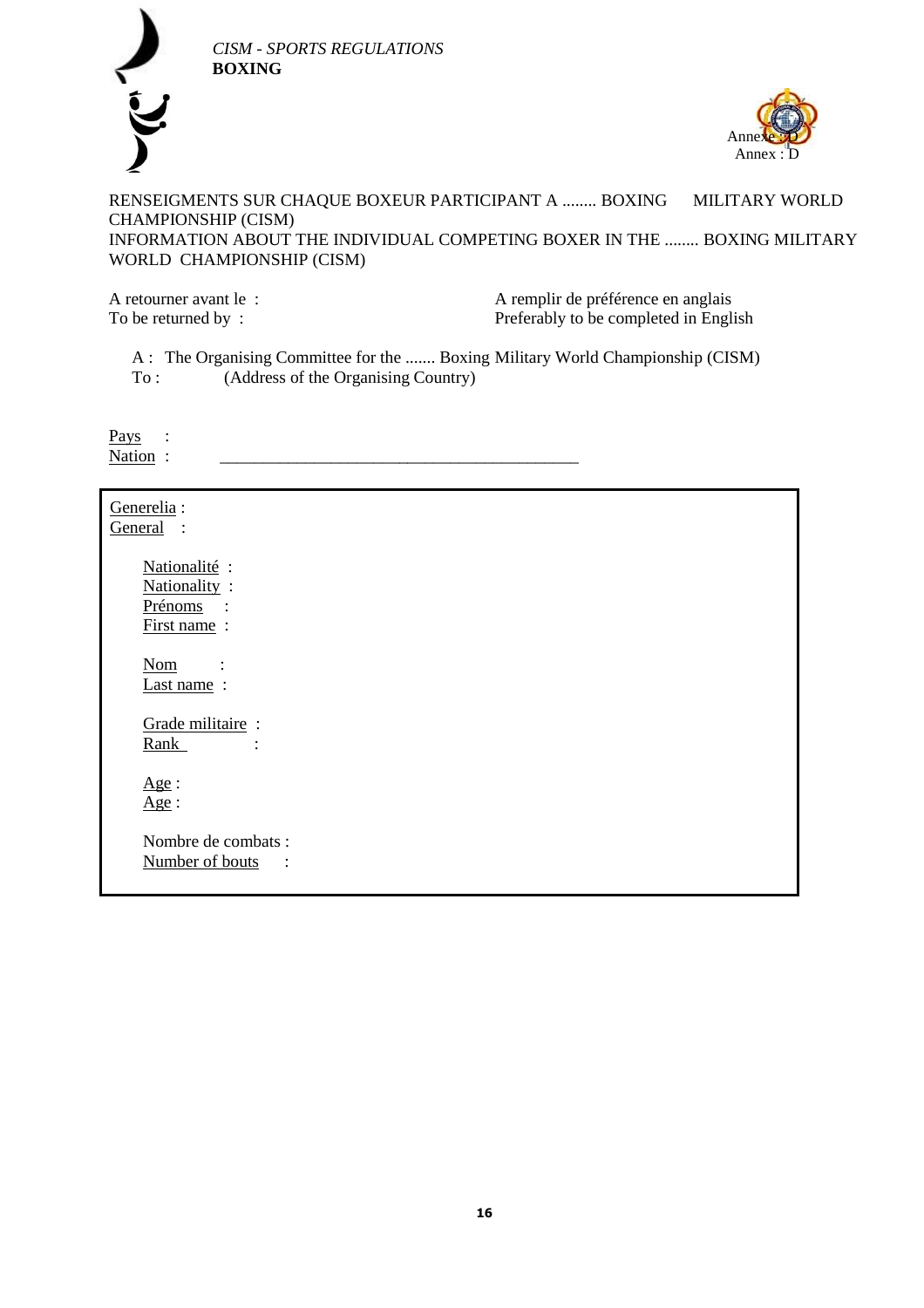



Participation á des rencontres civiles (désignation des rencontres et résultats obtenus) : Participation in civil boxing events (name of championship and results achieved) :

Participation á des rencontres militaires (désignation des rencontres et résultats obtenus) : Participation in military boxing events (name of championship and results achieved) :

\_\_\_\_\_\_\_\_\_\_\_\_ \_\_\_\_\_\_\_\_\_\_\_\_\_\_\_\_\_\_\_\_\_\_\_\_\_\_\_\_\_\_\_\_\_\_\_\_\_\_\_\_\_\_ (Date) (Chef de délégation grade et nom) (Date) (Rank and name of the Chief of Delegation)

\_\_\_\_\_\_\_\_\_\_\_\_\_\_\_\_\_\_\_\_\_\_\_\_\_\_\_\_\_\_ (Signature du chef de délégation) (Signature of the Chief of Delegation)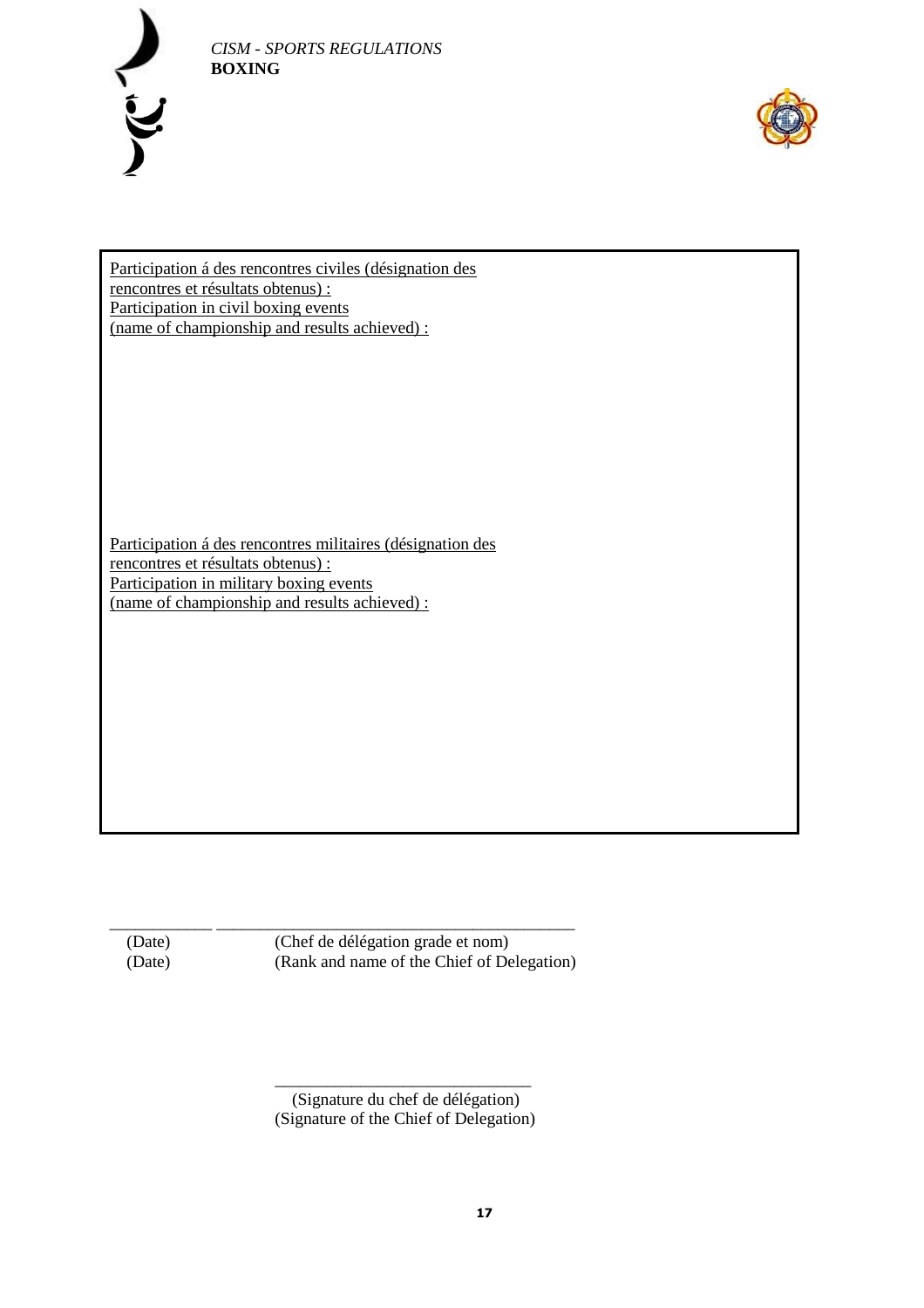



## RENSEIGMENTS SUR CHAQUE JUGE/ARBITRE PARTICIPANT A ........ BOXING MILITARY WORLD CHAMPIONSHIP (CISM) INFORMATION ABOUT THE INDIVIDUAL PARTICIPATING REFEREE/JUDGE IN THE ........ BOXING MILITARY WORLD CHAMPIONSHIP (CISM)

A retourner avant le :<br>A remplir de préférence en anglais To be returned by : Preferably to be completed in English

A : The Organising Committee for the ....... Boxing Military World Championship (CISM) To : (Address of the Organising Country)

Copie à : President of the CSC for Boxing Copy to : Colonel BELDJOUDI Nasser-dine Ministère de la Défense nationale Etat-Major de l'A.N.P. Service des Sports Militaires Les Tagarins-ALGER Tel : (213-21) 72 01 97 (213-21) 71 15 15 **Fax** : (213-21) 72 02 42 or 92 39 23 or 96 47 29  **E-mail** : ssm@mdn.dz

Pays : Nation : Générale : General : Nationalité : Nationality : Prénoms : First name : Nom : Last name : Né le : Date of Birth :  $\frac{\acute{a}(\text{pays})}{\acute{b}}$ Country of Birth: Emploi : Employment :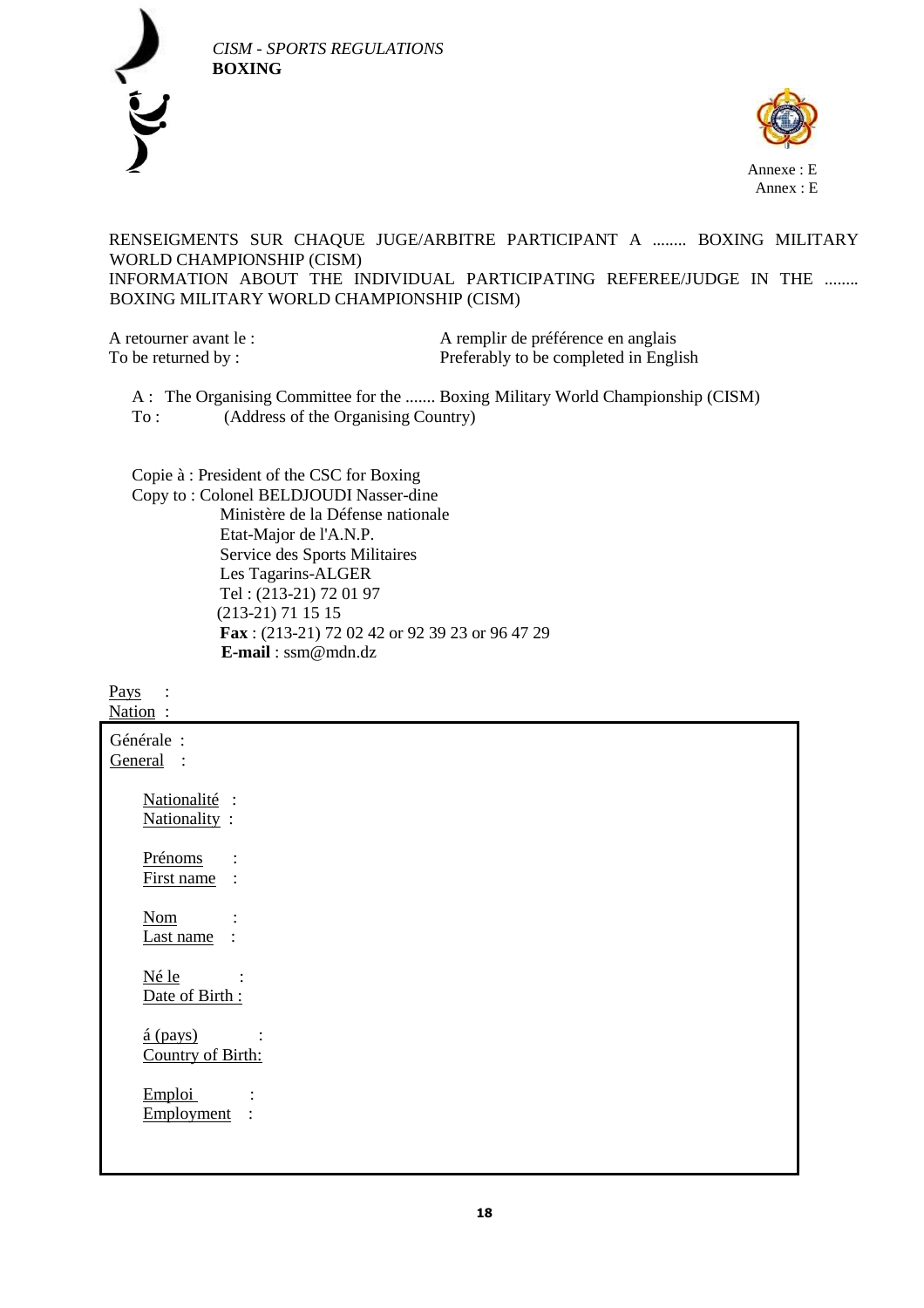



| Grade militaire                                                                                                                                                                                                                                                                                                                                                                 |
|---------------------------------------------------------------------------------------------------------------------------------------------------------------------------------------------------------------------------------------------------------------------------------------------------------------------------------------------------------------------------------|
| <b>Military Rank</b>                                                                                                                                                                                                                                                                                                                                                            |
| Résident á (pay)                                                                                                                                                                                                                                                                                                                                                                |
| Country of residence:                                                                                                                                                                                                                                                                                                                                                           |
| Adresse                                                                                                                                                                                                                                                                                                                                                                         |
| Address                                                                                                                                                                                                                                                                                                                                                                         |
| Arbitre AIBA depuis (date) :                                                                                                                                                                                                                                                                                                                                                    |
| AIBA-referee since (date)                                                                                                                                                                                                                                                                                                                                                       |
| Juge AIBA depuis (date)                                                                                                                                                                                                                                                                                                                                                         |
| AIBA-Judge since (date)                                                                                                                                                                                                                                                                                                                                                         |
| Arbitre AIBA au nombre suivant de combats :                                                                                                                                                                                                                                                                                                                                     |
| AIBA-referee at following number of bouts:                                                                                                                                                                                                                                                                                                                                      |
|                                                                                                                                                                                                                                                                                                                                                                                 |
| - Nationales :<br>- Internationales :<br>- National<br>$\vdots$ $\frac{1}{2}$ $\frac{1}{2}$ $\frac{1}{2}$ $\frac{1}{2}$ $\frac{1}{2}$ $\frac{1}{2}$ $\frac{1}{2}$ $\frac{1}{2}$ $\frac{1}{2}$ $\frac{1}{2}$ $\frac{1}{2}$ $\frac{1}{2}$ $\frac{1}{2}$ $\frac{1}{2}$ $\frac{1}{2}$ $\frac{1}{2}$ $\frac{1}{2}$ $\frac{1}{2}$ $\frac{1}{2}$ $\frac{1}{2}$ $\frac{1}{2}$ $\frac{1$ |
|                                                                                                                                                                                                                                                                                                                                                                                 |
|                                                                                                                                                                                                                                                                                                                                                                                 |
| Juge AIBA au nombre suivant de combats<br>AIBA Judge at following number of bouts :                                                                                                                                                                                                                                                                                             |
|                                                                                                                                                                                                                                                                                                                                                                                 |
| - Nationales :<br>- Internationales :<br>- National                                                                                                                                                                                                                                                                                                                             |
| - International :                                                                                                                                                                                                                                                                                                                                                               |
|                                                                                                                                                                                                                                                                                                                                                                                 |
|                                                                                                                                                                                                                                                                                                                                                                                 |

\_\_\_\_\_\_\_\_ \_\_\_\_\_\_\_\_\_\_\_\_\_\_\_\_\_\_\_\_\_\_\_\_\_\_\_\_\_\_\_\_\_\_\_\_\_\_ (Date) (Chef de délégation grade et nom) (Date) (Rank and name of the Chief of Delegation)

> \_\_\_\_\_\_\_\_\_\_\_\_\_\_\_\_\_\_\_\_\_\_\_\_\_\_\_\_\_\_\_ (Signature de chef de délégation) (Signature of the Chief of Delegation)